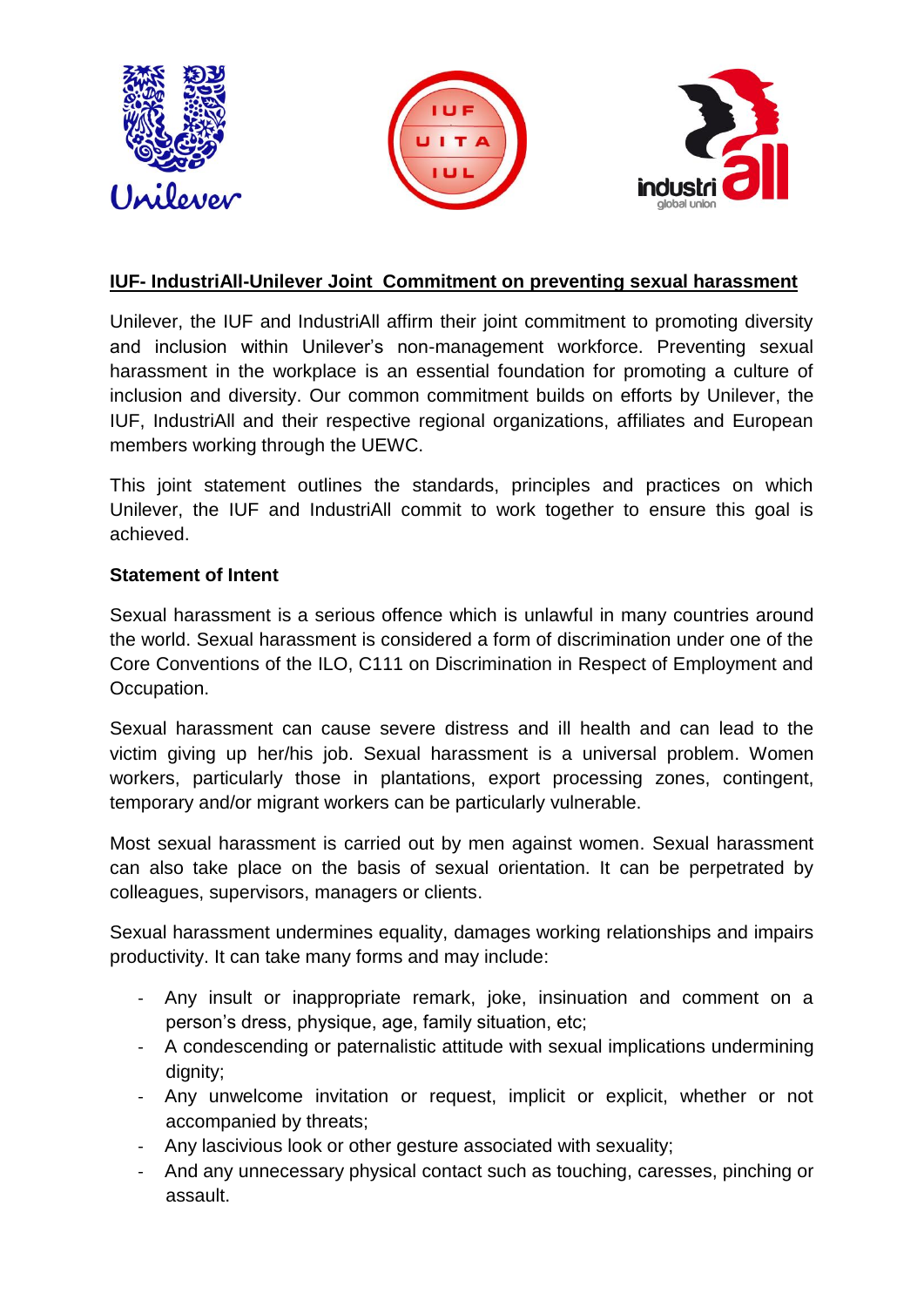





Employees are particularly vulnerable to sexual harassment if it occurs in a situation where exposure to harassment is perceived as a condition of employment or a precondition for employment or may influence employment conditions and/or career development.

Unilever, the IUF and IndustriAll wish to ensure that all employees, including employees provided by third party labour suppliers, are aware of what constitutes sexual harassment and that they understand fully what is expected of them, know how to raise a potential issue, and feel confident to report any alleged abuses.

We have jointly identified actions and best practices to be communicated to Unilever Companies and affiliated Unions, to enable concrete action and further follow up.

## **Principles, Procedures and Processes for stopping sexual harassment in the workplace**

The procedures agreed to between the IUF, IndustriAll and Unilever are based on the following principles:

- Sexual harassment is a disciplinary offence
- Cases of sexual harassment will be investigated confidentially and handled in a manner that ensures the confidentiality of the persons involved and within strict timescales
- In cases of sexual harassment it is the perpetrator and not the person making the complaint who will, where necessary, be redeployed
- The Company will train all staff and managers on the policy and their responsibilities under it
- The Company will monitor cases of sexual harassment to identify where further action might be appropriate

The IUF and IndustriAll have developed policies based on international standards against sexual harassment and will work with their affiliates to promote and implement them through awareness-raising and training programs and collective bargaining.

Unilever will not tolerate retaliation or victimization against employees who identify and raise issues relating to any form of sexual harassment or who lodge complaints and/or participate in any proceedings relating to alleged sexual harassment either directly with management or through the individual or collective grievance procedures in place. Unilever will work with legitimate trade unions to ensure that the existing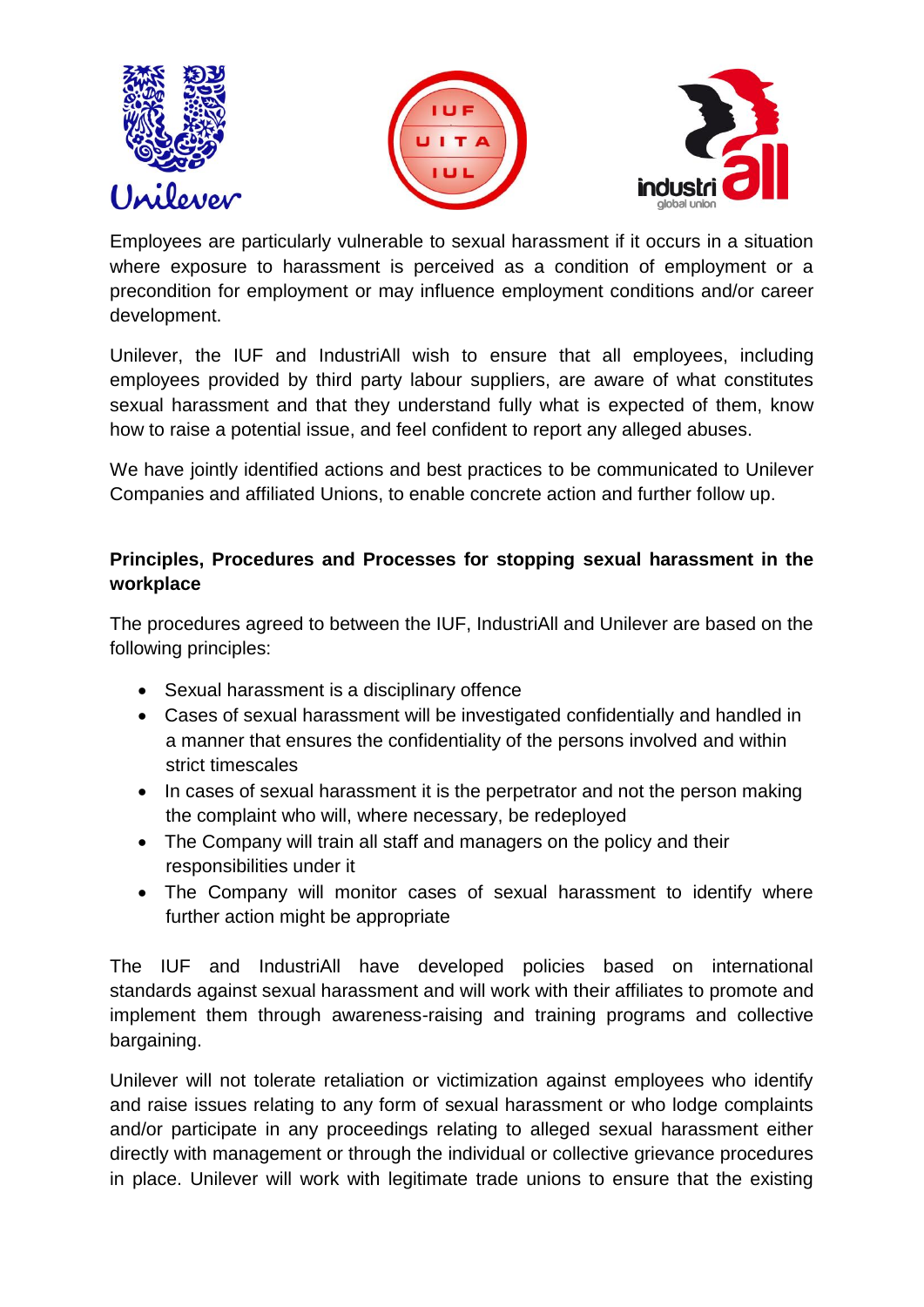





processes can be fully used and that additional channels can also be opened where existing processes prove inadequate.

Trade Union representatives play a key role:

- With management, on advising their members of what constitutes Sexual Harassment in the workplace
- Working on awareness-raising and training
- Assisting employees/members to raise complaints and issues either through the Unilever Code process or via the established individual or collective grievance procedures and/or national legislation.

## **Next steps**

Unilever, the IUF and IndustriAll believe that concrete actions are required to prevent sexual harassment in the workplace. Unilever sees these steps as fundamental to ensuring it's diversity and inclusion goals. Unilever welcomes the involvement of the IUF and IndustriAll in identifying areas of higher risk, identifying best practice, raising awareness and monitoring progress.

To ensure effective action to prevent sexual harassment in the workplace based on the above principles, local management and trade unions shall:

 Where a document with comparable standards and procedures does not already exist, agree and document a clear and precise local policy on sexual harassment, complaints procedures and mechanisms for dispute resolution/grievance handling based on international standards and national legal and collective bargaining law and practice. The procedure shall ensure that:

> A) sexual harassment cases are handled by persons of confidence with specific training in this area

B) all complaints concerning sexual harassment are to be investigated securely, expeditiously and confidentially

C) investigation of complaints is to be carried out by independent persons/structures as defined by the Code of Business principles procedure and/ or other mutually agreed arrangements

D) complainants in all cases must be informed of their legal rights

E) the outcome of the complaint investigation is formally recorded and communicated to and reviewed by the complainant